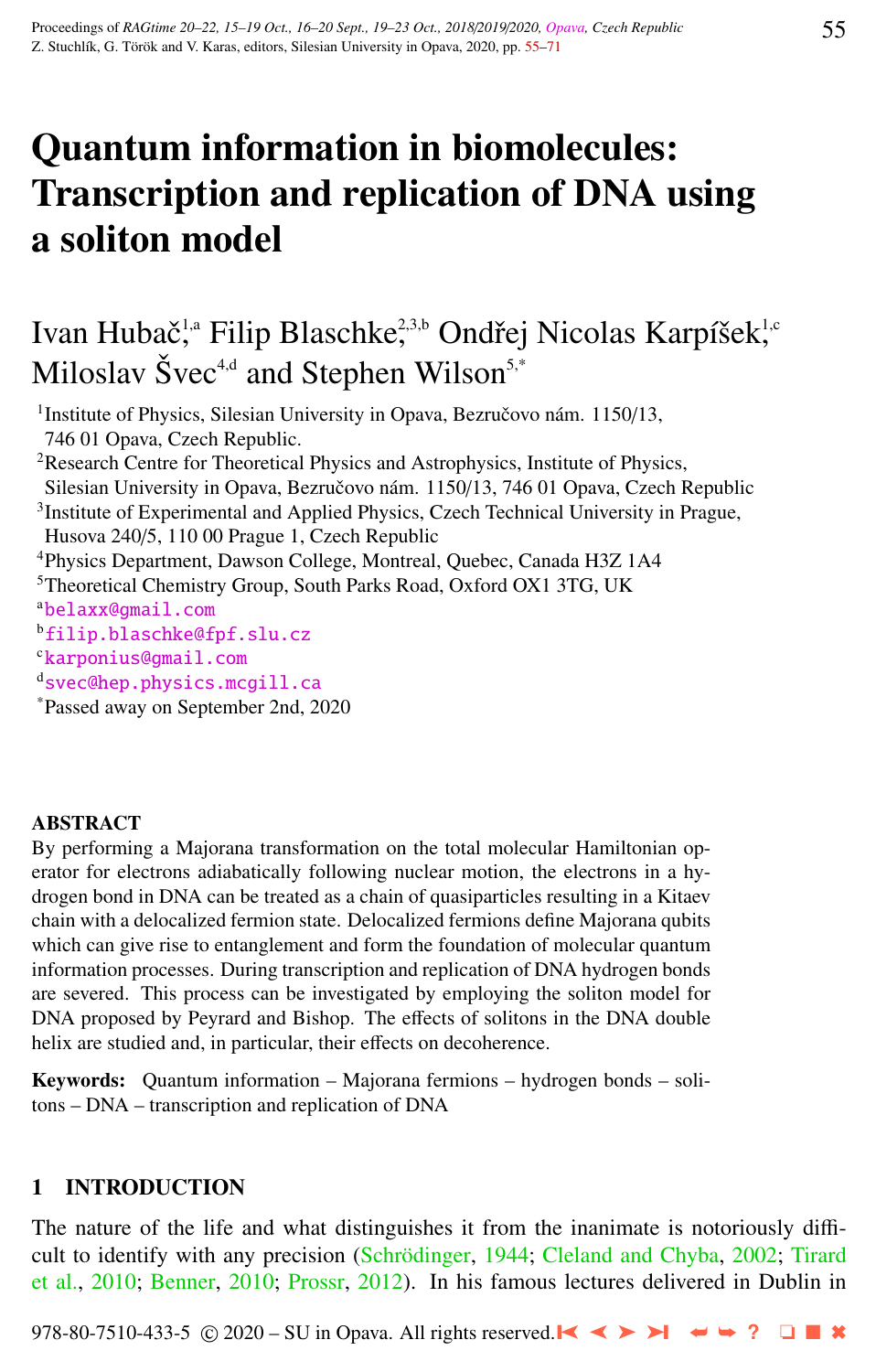1943, Schrödinger (Schrödinger, [1944\)](#page-15-0) put the problem succinctly with the question "How can the events in space and time which take place within the spatial boundary of a living organism be accounted for by physics and chemistry?"

Today, whilst the relationship between the mathematical and physical sciences, on the one hand, and the life and mind sciences, on the other, has elucidated much of the complexity of living processes and the dynamical chemical reactions underpinning them, as Nurse [\(Nurse,](#page-15-0) [2008\)](#page-15-0) has observed, a "comprehensive understanding of many higher-level biological phenomena remains elusive". There is, however, an emerging consensus that information is a key property of the life phenomenon  $(Szathmáry, 1989; Küppers, 1990; ...)$  $(Szathmáry, 1989; Küppers, 1990; ...)$  $(Szathmáry, 1989; Küppers, 1990; ...)$  $(Szathmáry, 1989; Küppers, 1990; ...)$  $(Szathmáry, 1989; Küppers, 1990; ...)$ [Yockey,](#page-16-0) [2002;](#page-16-0) [Davies,](#page-14-0) [2005;](#page-14-0) [Hazen et al.,](#page-14-0) [2007;](#page-14-0) [Walker and Davies,](#page-16-0) [2013;](#page-16-0) [Walker et al.,](#page-16-0) [2017;](#page-16-0) [Davies and Walker,](#page-14-0) [2016;](#page-14-0) [Davies,](#page-14-0) [2019\)](#page-14-0). There has also been renewal of interest in quantum biology (see, for example [Marais et al.](#page-15-0) [\(2018\)](#page-15-0); [Jim Al-Khalili](#page-15-0) [\(2016\)](#page-15-0)) a field of research begun in 1965 by Löwdin  $(L\ddot{\text{o}}w\ddot{\text{d}}n, 1963)$  $(L\ddot{\text{o}}w\ddot{\text{d}}n, 1963)$  as a "field of research which describes the life processes and the functioning of the cell on a molecular and submolecular level" (Löwdin, [1963\)](#page-15-0). Here we continue to develop our suggestion (Hubač et al.,  $2017$ ) on the role of quantum information in biomolecules.

In this paper, we suggest the potential exploitation of *quantum* information in living processes and, in particular, the role of emergent quasiparticles called Majorana fermions associated with the hydrogen bonds in the DNA molecule. This paper builds on our pre-vious study [Hubac et al.](#page-14-0)  $(2017)$  of quantum information in biomolecules by investigating transcription and replication of DNA using a soliton model.

In section 2, Majorana fermions are associated with the hydrogen bonds in DNA and associated with the possibility of quantum information being exploited in biomolecules. In section 3, the transcription and replication of DNA is considered using a soliton model. Specifically, we use the Peyrard-Bishop model [\(Peyrard and Bishop,](#page-15-0) [1989\)](#page-15-0) and make a small amplitude expansion.

## 2 MAJORANA FERMIONS AND QUANTUM INFORMATION IN DNA

Recent years have witnessed renewed interest in Majorana fermions and their realization in condensed matter systems has been intensively studied [\(Wilczek,](#page-16-0) [2009;](#page-16-0) [Franz,](#page-14-0) [2013;](#page-14-0) [Leijnse and Flensberg,](#page-15-0) [2012;](#page-15-0) [Elliott and Franz,](#page-14-0) [2014;](#page-14-0) [Alicea,](#page-14-0) [2012\)](#page-14-0). Although initially introduced over 80 years ago by Etore Majorana [\(Majorana,](#page-15-0) [1937\)](#page-15-0) as solutions of the Dirac equation [\(Dirac and Fowler,](#page-14-0) [1928\)](#page-14-0) describing a neutral spin  $\frac{1}{2}$  particle which is its own antiparticle and distinct from the Dirac solutions, for a long time Majorana fermions were regarded as rather abstract entities. (A review of the original work of Majorana is given in the recent volume by Esposito [\(Esposito,](#page-14-0) [2014\)](#page-14-0).) Majorana fermion has been extensively investigated in nuclear and particle physics. Over the past decade, Majorana fermions have been realized as emergent quasiparticles [\(Wilczek,](#page-16-0) [2009;](#page-16-0) [Franz,](#page-14-0) [2013;](#page-14-0) [Leijnse and Flens](#page-15-0)[berg,](#page-15-0) [2012;](#page-15-0) [Elliott and Franz,](#page-14-0) [2014\)](#page-14-0) in certain condensed matter systems. Specifically, they were studied in p-wave superconductivity by Leijense and Flensberg [\(Leijnse and Flens](#page-15-0)[berg,](#page-15-0) [2012\)](#page-15-0), using the Kitaev chain [\(Kitaev,](#page-15-0) [2007\)](#page-15-0). The Kitaev chain is a one–dimensional model of a topological superconductor developed by Kitaev in 2001 and illustrated in Figure [2.](#page-5-0)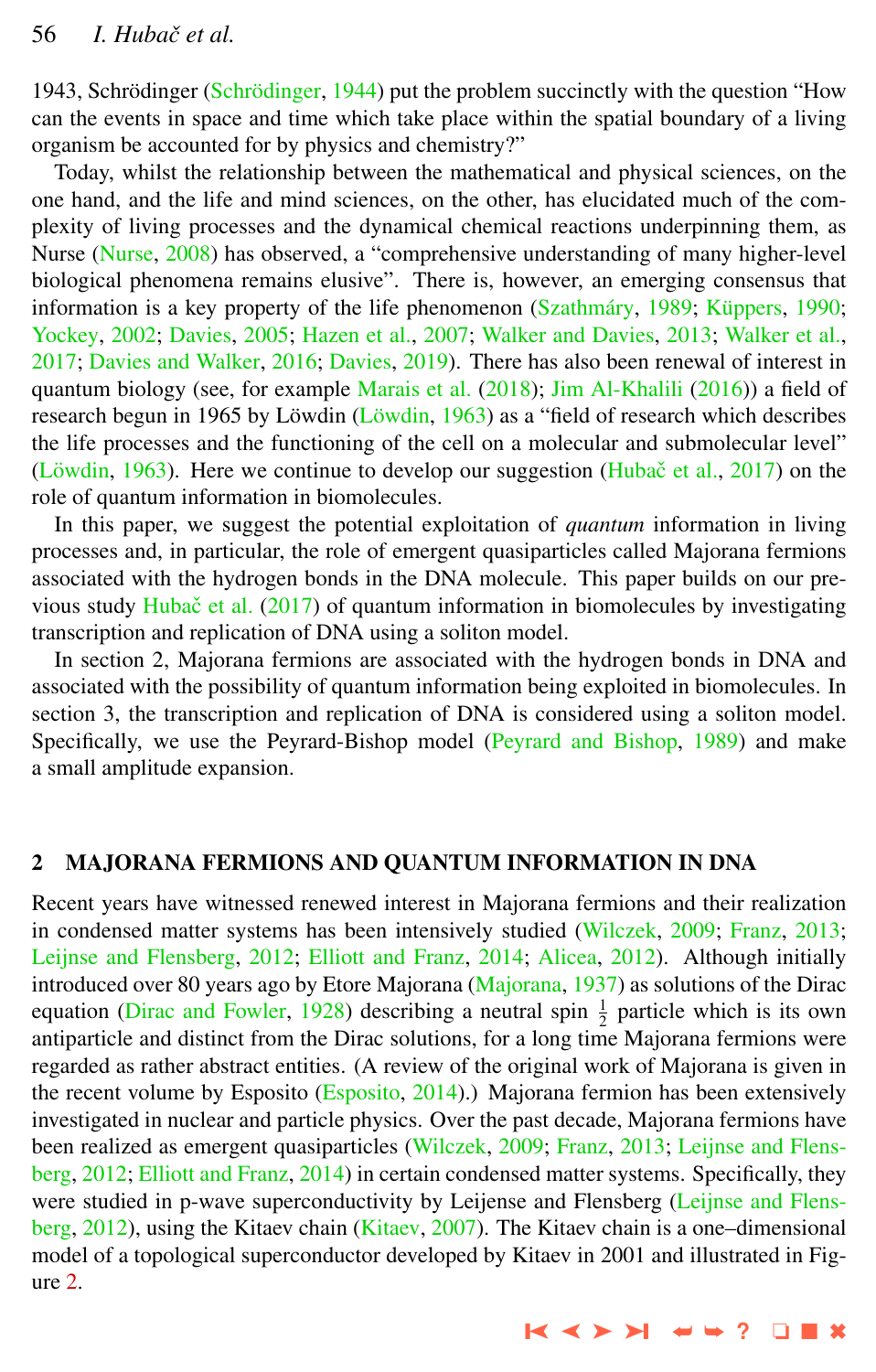As can be seen from this Figure, the Kitaev chain is chain of fermions, which are strongly delocalized. This delocalization is an important property which makes the study of Majorana fermions very interesting. The Kitaev chain or delocalized Majorana fermions is very stable system. However, the delocalization can be lost by decoherence. The stability of the Kitaev chain makes it interesting for quantum information. If we are able to construct a qubit from these delocalized Majorana fermions, the system is very stable and has the potential play an important role in quantum information. The delocalization property of Majorana fermions were studied in connection with non-adiabatic processes by Scheurer and Shnirman [\(Scheurer and Shnirman,](#page-15-0) [2013\)](#page-15-0).

In this paper, we use the delocalization property of the hydrogen bonds in the DNA (Deoxyribonucleic acid) molecule and try to use Majorana fermions as a source of quantum information in biomolecules. DNA is the information storage medium for most organisms. Genetic information is encoded in a sequence of pairs of nitrogenous bases which are held together via hedrogen bonds: adenine - thymine (A-T) and guanine - cytosine (G-C). Each base is attached to a five-carbon sugar forming a nucleoside which in turn is attached to a phosphate group creating a nucleotide. Nucleotides are arranged in two antiparallel strands of polynucleotides in a right-handed double-helix structure. In a given DNA molecule each polynucleotide strand is held in place by interactions between complementary base pairs. Genetic information is copied when the strands separate during DNA replication and in transcription, which is the first step in protein synthesis. DNA opens locally allowing only a segment of the sequence to be copied by a ribonucleic acid (RNA), messenger RNA (mRNA). The sense strand of the DNA molecule has the same sequence as the mRNA (mRNA) whilst the antisense strand provides its template. The sequence of nucleotides in mRNA is identical to that in the sense strand of the corresponding DNA except that uracil is used instead of thymine. In both replication and transcription processes the hydrogen bonds between the bases are severed. The area of partially separated DNA strands is known as the denaturation bubble.

The study of replication or transcription of DNA at a quantum mechanical level is a difficult problem because of the complexity of DNA molecule. Progress can be made by constructing low-resolution model descriptions of DNA, which facilitate computationally tractable schemes for investigating these phenomena. One popular choice is a mechanical model of DNA in which the nucleotides are represented by point masses.

The key advantage of such simplified models is that the dynamics of DNA are rendered solvable numerically and can be used to investigate non-linear phenomena, which might gain us some insight into how the denaturation bubble (a precursor for RNA transcription) might form. a staple of non-linear phenomena is the presence of solitons, which are particle-like non-linear waves representing a moving pattern of highly concentrated energy.

In our recent paper Hubač et al. [\(2017\)](#page-14-0) (see also Hubač and Svrček [\(1988,](#page-14-0) [1992b,a\)](#page-15-0); Hubač and Wilson [\(2008\)](#page-15-0)), we introduced the non-adiabatic Hamiltonian for molecular systems. The relation between this molecular Hamiltonian and the solid state non-adiabatic Hamiltonian was also explored. Our derivation is based on a supersymmetric transformation. We began with a 'crude' adiabatic Hamiltonian, then we introduced new creation and annihilation operators which were functions of the normal coordinates *B*. Furthermore, we made these new operators functions of the corresponding momentum  $\tilde{B}$ .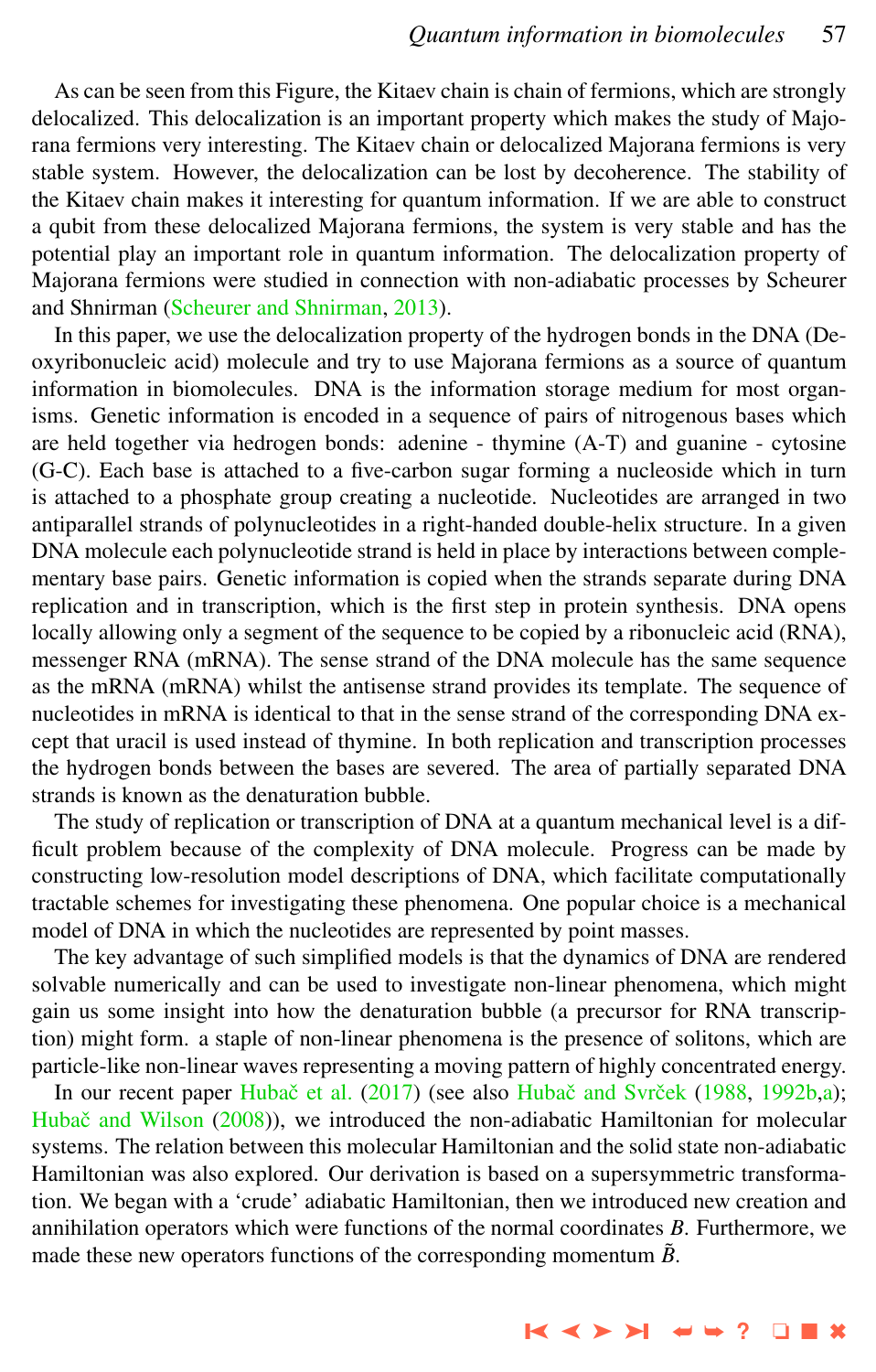$$
\bar{a}_p = \sum_q C_{pq} \left( B, \tilde{B} \right) a_q \tag{1}
$$

$$
\bar{a}_p^{\dagger} = \sum_q C_{pq} \left( B, \tilde{B} \right) a_q^{\dagger}.
$$
 (2)

$$
\bar{a}_p = \frac{1}{2} (\gamma_{p,1} + i\gamma_{r,2})
$$
\n
$$
\bar{a}_p^{\dagger} = \frac{1}{2} (\gamma_{p,1} - i\gamma_{r,2}),
$$
\n(3)

We see that the creation and annihilation operators correspond to delocalized fermions; delocalization being realized through *B* and  $\tilde{B}$ . We identify these delocalized operators with Majorana fermions. A similar approach was followed by Scheurer and Shnirman [\(Scheurer](#page-15-0) [and Shnirman,](#page-15-0) [2013\)](#page-15-0) in their study of non-adiabatic processes in condensed matter systems. We focus our attention on the hydrogen bonds in the DNA molecule. There are several studies which describe the hydrogen bonds in DNA as a non-adiabatic system, with the hydrogen bonds being strongly delocalized [\(McKenzie,](#page-15-0) [2014\)](#page-15-0). We therefore found it interesting to apply the quasiparticle concept of Majorana fermions to the hydrogen bond. We investigate Majorana fermions which have been discussed widely in the condensed matter and solid state literature [\(Wilczek,](#page-16-0) [2009;](#page-16-0) [Leijnse and Flensberg,](#page-15-0) [2012;](#page-15-0) [Franz,](#page-14-0) [2013;](#page-14-0) [Elliott and Franz,](#page-14-0) [2014;](#page-14-0) [Zuo and Mourik,](#page-16-0) [2016;](#page-16-0) [Kitaev,](#page-15-0) [2007;](#page-15-0) [Finck et al.,](#page-14-0) [2012;](#page-14-0) [Nadj-](#page-15-0)[Perge et al.,](#page-15-0) [2014;](#page-15-0) [Bunkov and Gazizulin,](#page-14-0) [2015;](#page-14-0) [Williams et al.,](#page-16-0) [2012;](#page-16-0) [Rokhinson et al.,](#page-15-0) [2012;](#page-15-0) [Deng et al.,](#page-14-0) [2012;](#page-14-0) [Das et al.,](#page-14-0) [2012;](#page-14-0) [Knez et al.,](#page-15-0) [2012\)](#page-15-0), as emergent quasi–particles in quantum molecular systems and, in particular, associated with the hydrogen bonds in the DNA biomolecule.

The hydrogen bond in DNA is characterized by double-well potential such as that shown in Figure [1.](#page-4-0) In early work in the field of quantum biology, Löwdin  $(L\ddot{\text{o}}w\ddot{\text{o}}n, 1963)$  $(L\ddot{\text{o}}w\ddot{\text{o}}n, 1963)$  constructed double-well potentials for the hydrogen bonds in DNA by a superposition of two Morse potentials. Delocalization occurs between the two minima and we, therefore, place the Majorana fermions,  $\gamma_1$  and  $\gamma_N$ , into these minima. In some respect this is Kitaev chain between  $\gamma_1$  and  $\gamma_N$ . By this concept we were able to define qubits and entangled states (Hubač et al., [2017\)](#page-14-0).

There is extensive discussion in literature about proton tunnelling between two doublewell minima (see, for example Löwdin  $(1963)$ ; [Godbeer et al.](#page-14-0)  $(2015)$ ). It is assumed that proton tunnelling can play a role in both mutation and replication of DNA. But even recent sophisticated calculations [\(Godbeer et al.,](#page-14-0) [2015\)](#page-14-0) using density functional theory (DFT) to model the double-well potential, did not support the role of proton tunnelling. The lack of evidence for proton tunneling supports our assumption that it is not, in fact, a proton but a highly delocalized fermionic quasiparticle which constitutes each of the hydrogen bonds between the DNA strands.

In this paper, we study the effect of solitons on the Majorana fermions associated with the hydrogen bonds in DNA and their possible role in mutation and replication. As described in our previous work Hubač et al. [\(2017\)](#page-14-0), two hydrogen bonds in DNA represent one qubit and three hydrogen bonds give rise to entangled states. We were therefore able to introduce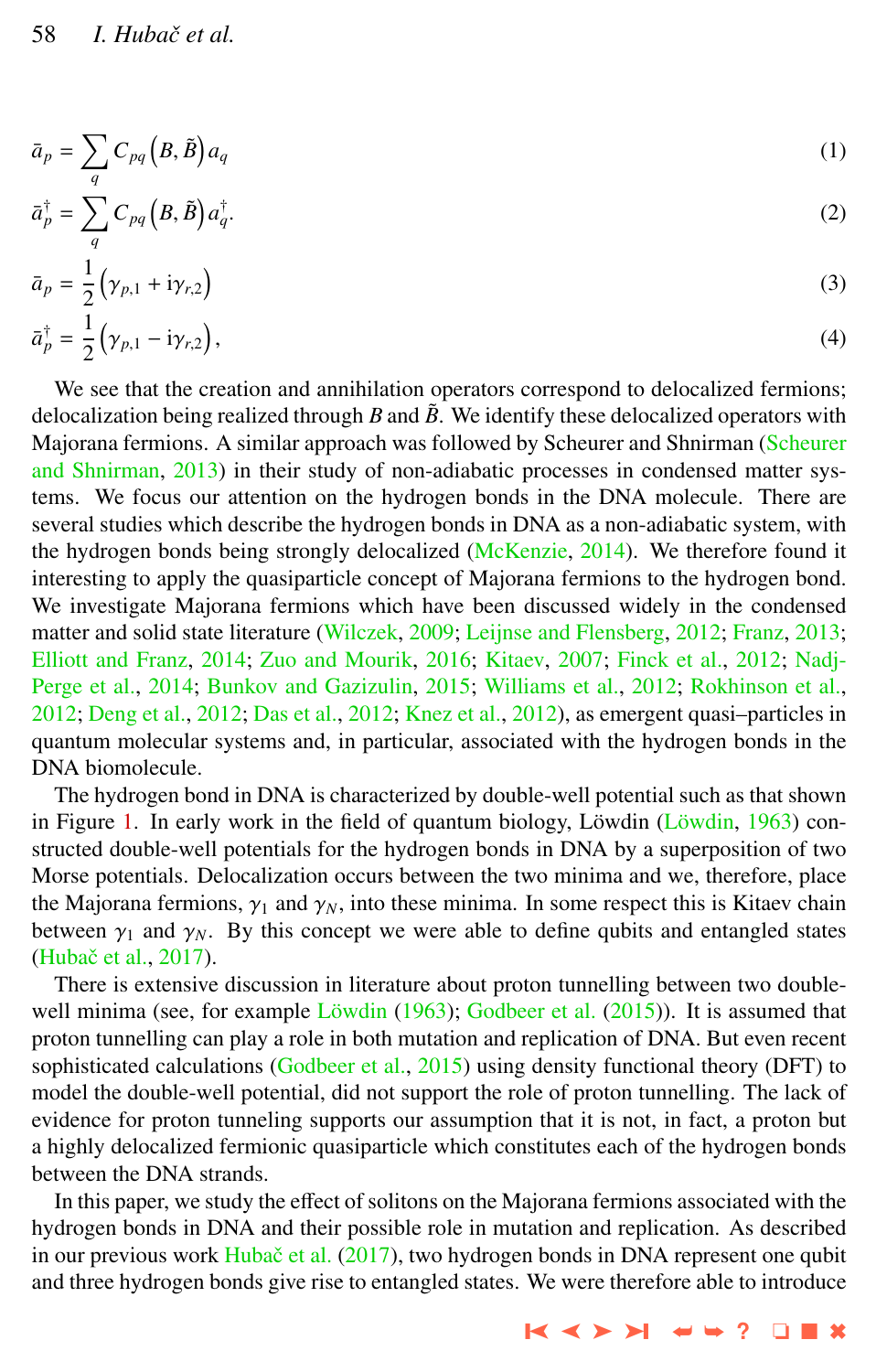<span id="page-4-0"></span>

Figure 1. Double-well potential representation of the hydrogen bond. Asymmetric double-well potential obtained by superposition of two Morse potentials. Majorana fermions  $\gamma_1$  and  $\gamma_N$  are associated with the two minima.

quantum entropy and quantum information. In the present work, we show that solitons can push the delocalized Majorana fermions close to each other leading to decoherence and to a decoupling of the strong electron-phonon interaction. We note that decoherence on a double well potential was demonstrated in the recent work of Marais *et al.* [\(Marais et al.,](#page-15-0) [2018\)](#page-15-0) (see their Figure 2 on the photosystem II reaction centre in higher plants).

In this way the quantum information associated with the Majorana fermions can be changed. We note that the question of the role of information flow in the cell and and how information is communicated was recently addressed by Nurse [\(Nurse,](#page-15-0) [2008\)](#page-15-0).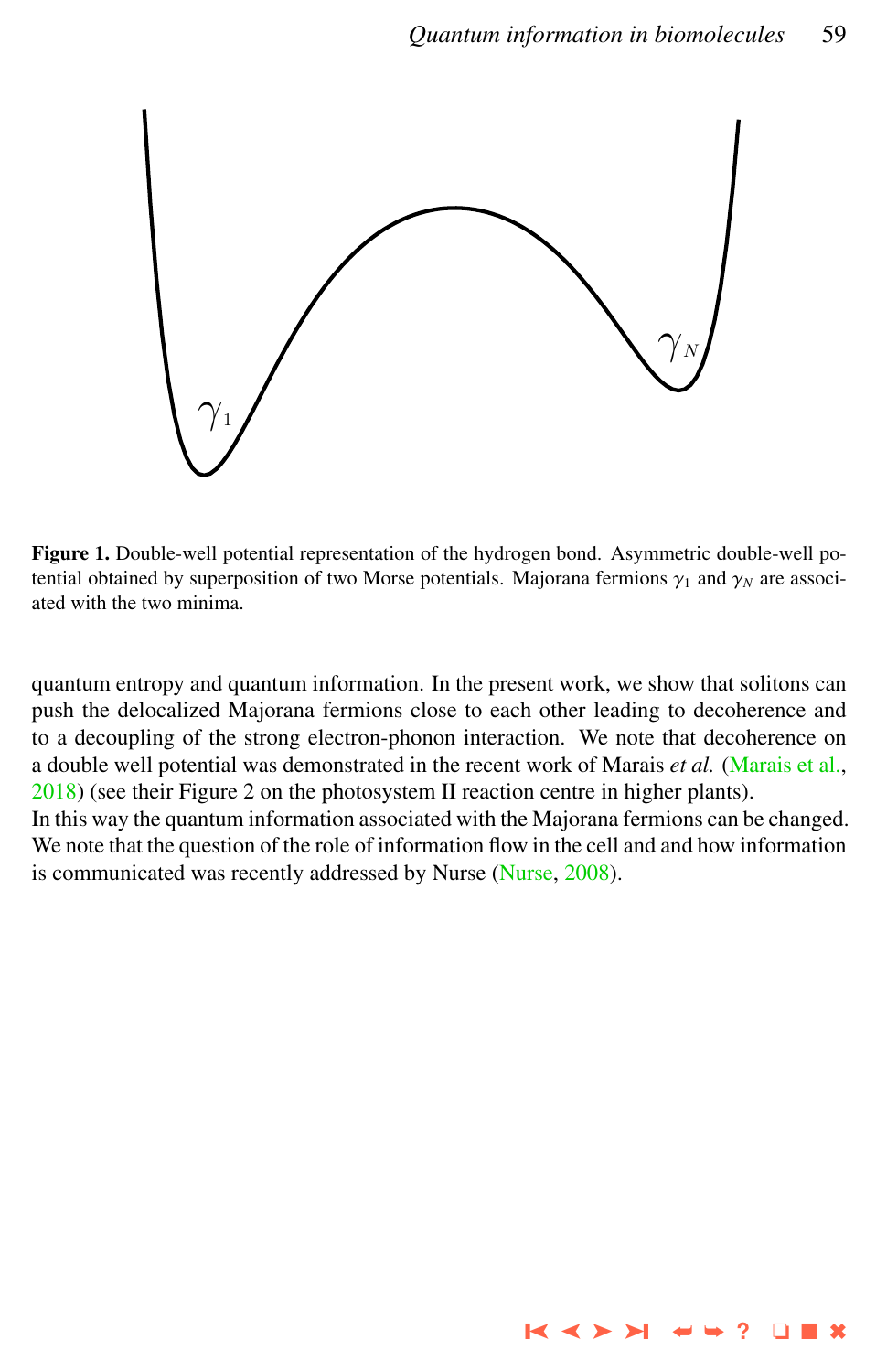<span id="page-5-0"></span>60 *I. Hubaˇc et al.*



➤  $\blacktriangleright$ ➥➥ **?** ❏ ■ ✖

➤❙ ➤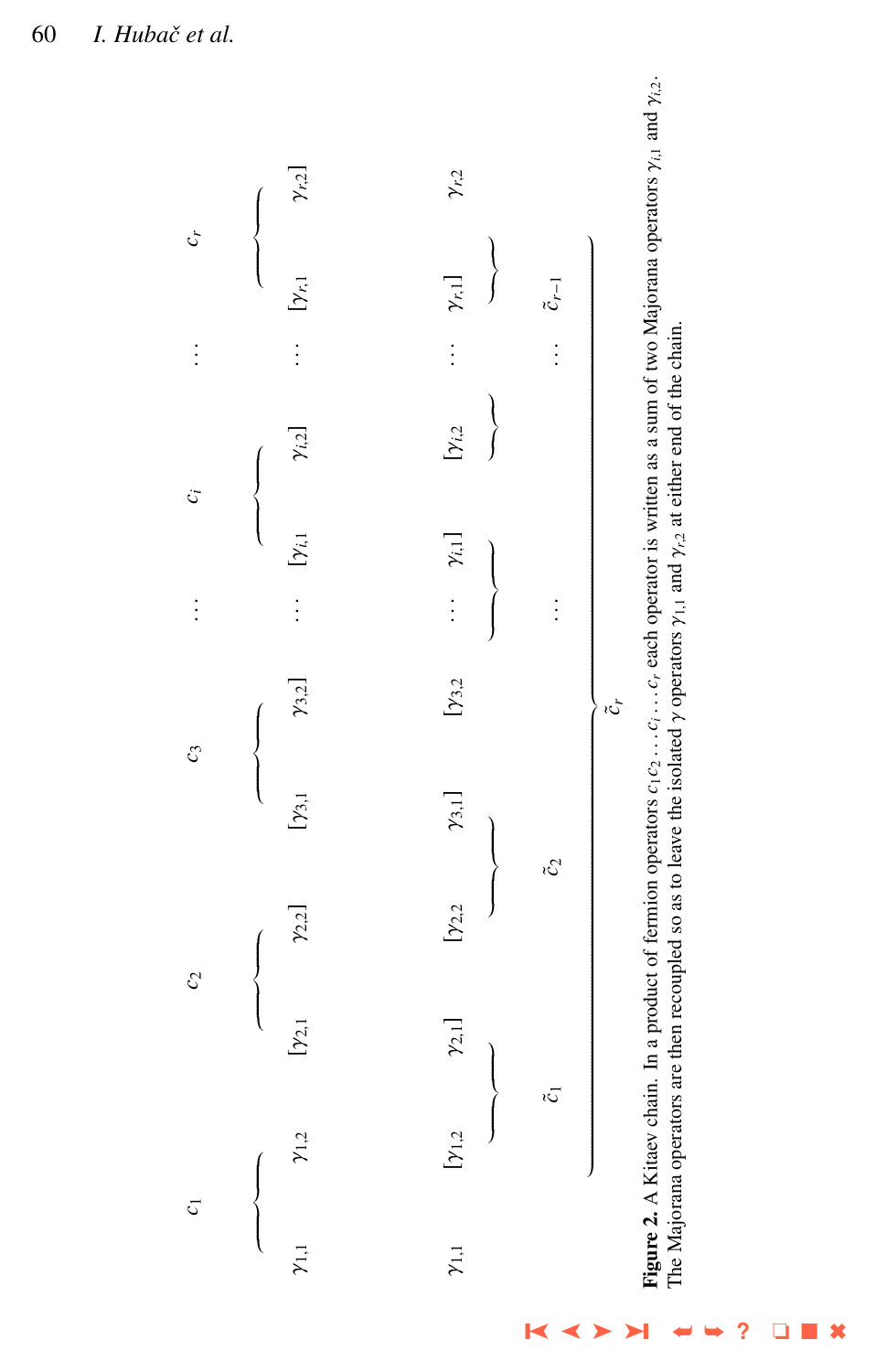#### 3 SOLITONS ON DNA

An advantage of the drastic simplification adopted in this work is that the dynamics of DNA becomes (at least numerically) solvable and we can look for non-linear phenomena, which might gain us some insight into how the denaturation bubble (a precursor for RNA transcription) might form. A staple of non-linear phenomena is the presence of solitons, which are particle-like non-linear waves representing a moving pattern of highly concentrated energy. Furthermore, solitons are ubiquitous in all media where dispersion can be compensated by non-linear effects. As such, DNA can be also regarded as non-linear medium and both existence and utility of solitons has been anticipated a long time ago [\(Englander](#page-14-0) [et al.,](#page-14-0) [1980\)](#page-14-0). In particular, the role of solitons in emergence of denaturation bubbles has been studied extensively [\(Tabi,](#page-16-0) [2016\)](#page-16-0) (for fuller description see the report by Manghi and Destainville [\(Manghi and Destainville,](#page-15-0) [2015a\)](#page-15-0) and references therein).

Many approximate models of DNA were proposed over the years in order to illuminate the role and importance of non-linear excitations (solitons) on DNA processes. Yakushevich [\(Yakushevich,](#page-16-0) [2006\)](#page-16-0) presented a hierarchy of important models. In these models, the focus is on torsion modes. In the continuous limit, the equations governing these models transform into either the famous sine-Gordon (sG) equation or equations related to it. As is well known, sG equation has analytic solitonic solutions. A complementary model, the so-called Peyrard-Bishop model [\(Peyrard and Bishop,](#page-15-0) [1989\)](#page-15-0) has also attracted considerable attention and many studies have been devoted to its properties (see [Zdravkovic](#page-16-0) [\(2011\)](#page-16-0) and references therein).

In this paper, we propose that solitons may be also critical for quantum information specifically regarding braiding of qubits on the hydrogen bonds. As we mentioned, solitons in DNA has been studied for their capacity of promoting local openings, *i.e.* denaturation bubbles. However, they can also serve in the opposite way of creating small depressions where the strands of DNA are squeezed together. In particular, here we focus on collisions of solitons with regard to this issue. A squeezing of DNA strands may result in braiding of the qubits on hydrogen bonds, giving us a basic form of quantum computing. Quantum computing based on Majorana fermions is discussed in recent paper by Robinson *et al.* [\(Robinson et al.,](#page-15-0) [2019\)](#page-15-0). Our Majorana model of DNA is very similar to quantum computation model presented in Figure 2 of that paper [\(Robinson et al.,](#page-15-0) [2019\)](#page-15-0). Left vertical bubbles correspond to a A-T base pair (*i.e.* two hydrogen bonds). Horizontal bubbles correspond to a C-G base pair (*i.e.* entangled states) and right bubbles correspond to a T-A base pair (*i.e.* two hydrogen bonds).

As this is all highly speculative, in the following subsection we will work in the simplest setting possible to make our presentation concise. To that end, we will work within the Peyrard-Bishop model in the continuous limit. We first demonstrate the existence of solitons using Renormalization Group (RG) perturbation expansion technique developed by Chen, Goldenfeld and Oono [\(Chen et al.,](#page-14-0) [1994\)](#page-14-0). Then we discuss their properties and in the last subsection we show our numerical results regarding their collisions.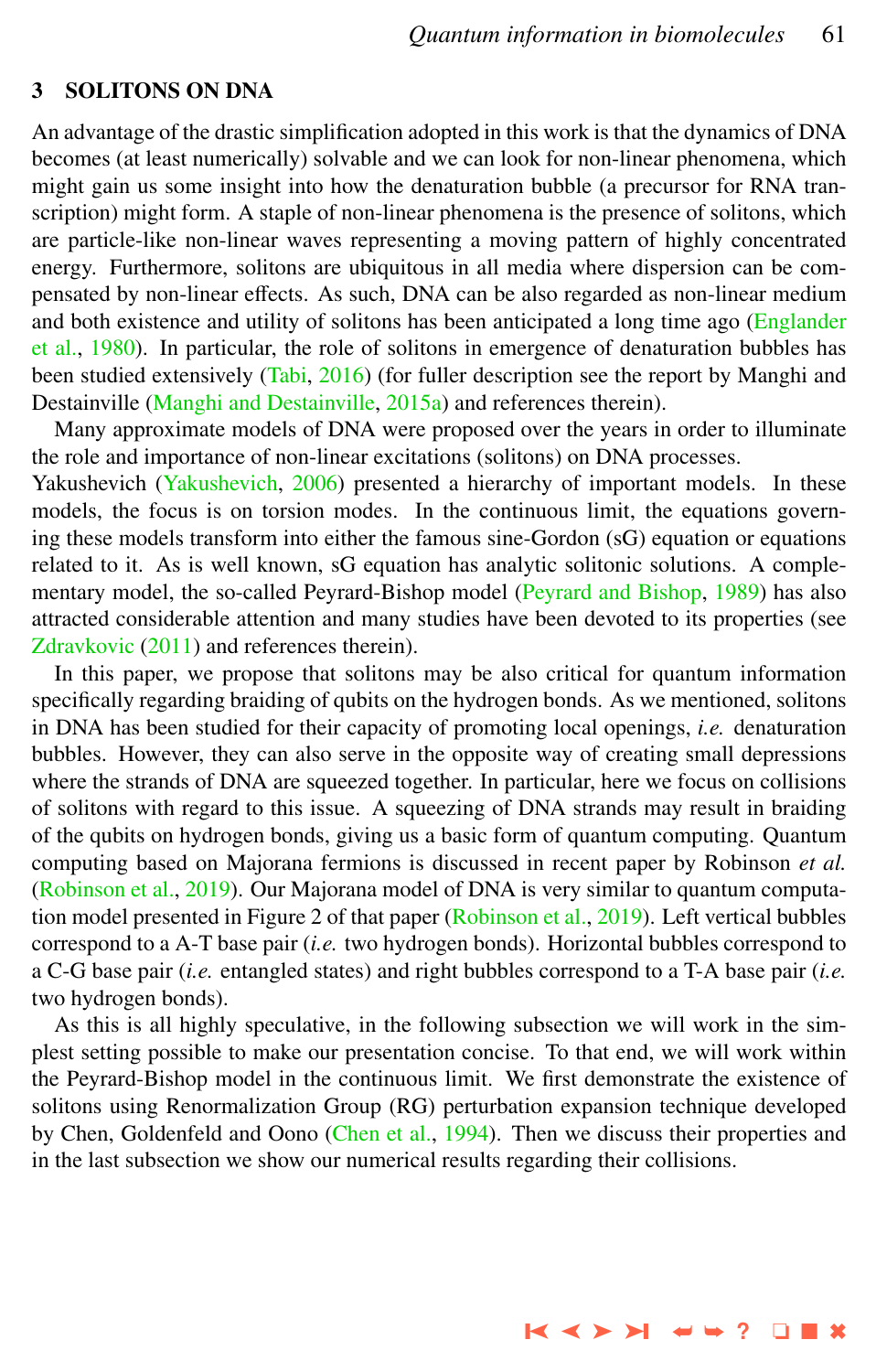#### 3.1 Peyrard-Bishop model

In the Peyrard-Bishop (PB) model, DNA strands are represented as two parallel chains of point masses. Along each chain the points are coupled together via harmonic force representing covalent bonds between nucleotides, while the hydrogen bonds between the strands is modelled via the Morse potential. Since the masses of the different nucleotides (*i.e.* with different bases A, T, C and G) do not differ from each other dramatically (about 4% [\(Zdravkovic,](#page-16-0) [2011\)](#page-16-0)), it is convenient to adopt only the mean mass for every nucleotide. Moreover, since the covalent bonds are far stronger than the hydrogen bonds, the PB model assumes only transversal motion disregarding longitudinal and torsion movements which effectively reduces the problem to a single dimension.

Indeed, if we denote the deviation form the equilibrium distance of the two strands at the *n*-th site as  $y_n$  the PB model can be written as

$$
H = \sum_{n} \left\{ \frac{m}{2} \dot{y}_n^2 + \frac{k}{2} (y_n - y_{n-1})^2 + D (e^{-a\sqrt{2}y_n} - 1)^2 \right\}.
$$
 (5)

From here on we adopt the following values for the parameters of PB model (taken from [Zdravkovic](#page-16-0) [\(2011\)](#page-16-0))

$$
k = 12 \frac{\text{N}}{\text{m}} \approx 0.74892 \frac{\text{eV}}{\text{\AA}^2}, \quad m = 307.2 \text{ a.m.u.}, \tag{6}
$$

$$
a = 1.2 \text{ Å}^{-1}, D = 0.07 \text{eV}, l = 3.4 \text{ Å}.
$$
 (7)

Here,  $k$  is the spring constant for harmonic potential,  $m$  is the average mass of the nucleotides, *a* and *D* are the inverse length and depth of the Morse potential, respectively. Lastly, *l* is the distance between adjacent sites along the strands.

The equation of motion reads

$$
m\ddot{y}_n = k(y_{n+1} + y_{n-1} - 2y_n) + 2\sqrt{2}aD\left(e^{-\sqrt{2}ay_n} - 1\right)e^{-\sqrt{2}ay_n}.
$$
 (8)

Being both discrete and non-linear this equation is very difficult to solve. However, since we only want to illustrate how solitons could lead to decoherence of qubits we will take a continuous limit to simplify matters as much as possible. Hence, we take the distance between sites *l* to zero, while we keep  $\tilde{k} = kl^2$  finite (and numerically equal to  $\tilde{k}$  = 8.6575 eV). Further, let us denote the continuous variable tracing the distance along strands as  $nl \rightarrow x$  and the field variable which replaces transversal motion at the *n*-th side as  $y_n(t) \sim y(nl, t) \rightarrow y(x, t)$ . In this way, the equations of motion becomes

$$
m\partial_t^2 y - \tilde{k}\partial_x^2 y = 2\sqrt{2}a D \left(e^{-a\sqrt{2}y} - 1\right) e^{-a\sqrt{2}y}.
$$
\n(9)

In the dimensionless units defined as

$$
t \equiv \frac{\sqrt{m}}{2a\sqrt{D}}\tilde{t} \approx 28 \tilde{t} \text{ [ps]}, \qquad x \equiv \frac{\sqrt{\tilde{k}}}{2a\sqrt{D}}\tilde{x} \approx 4.63 \tilde{x} \text{ [Å]}, \tag{10}
$$

$$
y = \frac{\tilde{y}}{a\sqrt{2}} \approx 0.59 \tilde{y} [\text{Å}], \qquad (11)
$$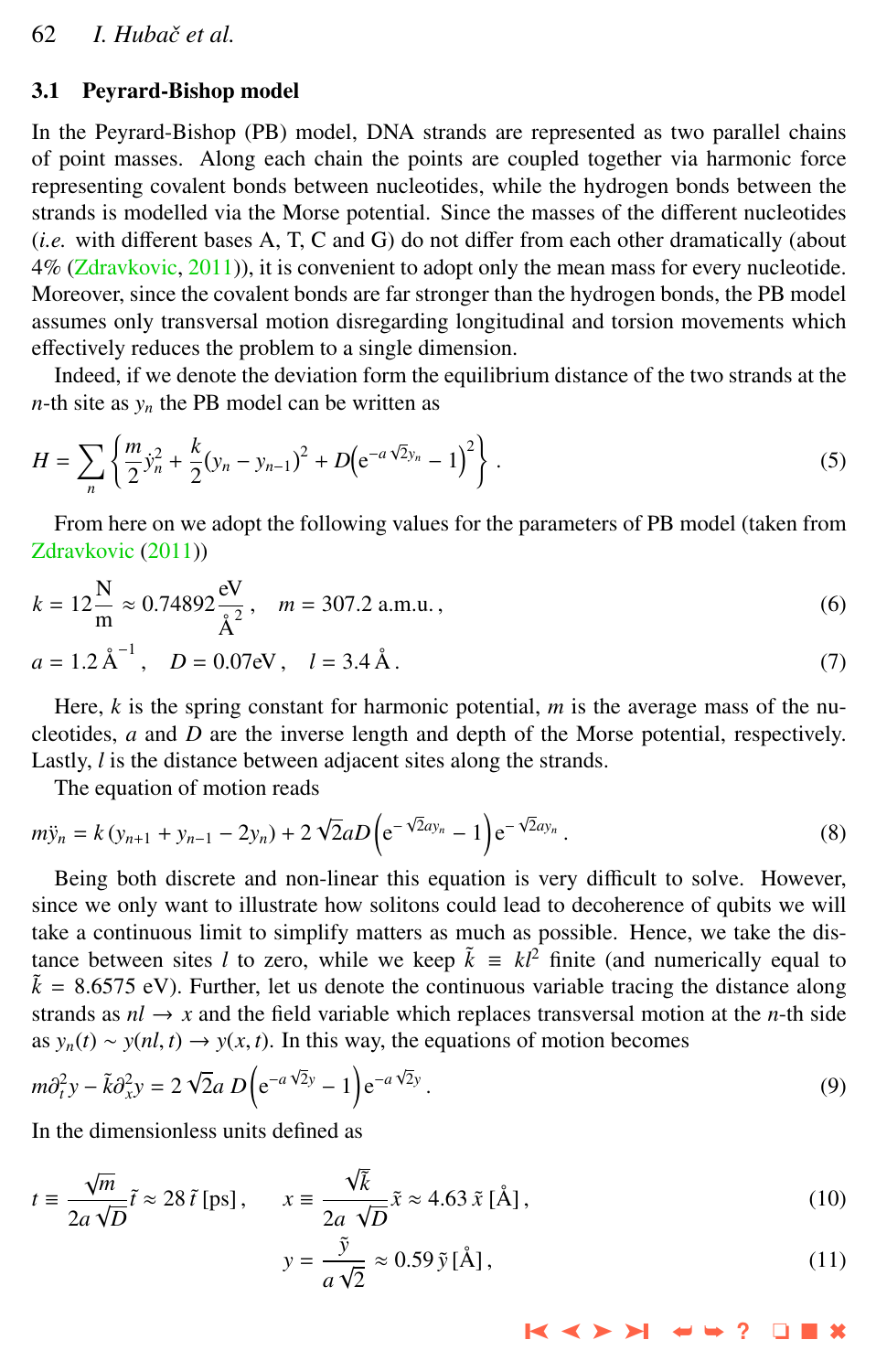the equation takes especially simple form

$$
\partial^2 y = (e^{-y} - 1)e^{-y}, \tag{12}
$$

where we dropped all<sup>∼</sup> signs for brevity and where we used relativistic notation  $\partial^2 = \partial_\mu \partial^\mu = \partial^2 = \partial^2$ . For future purposes it is advantageous to use substitution  $y = \log(1 + \mu)$ , which  $\frac{1}{x}$  transforms (12) into  $\tau_t^2 - \partial_x^2$ . For future purposes it is advantageous to use substitution  $y = \log(1 + u)$ , which

$$
(1+u)\,\partial^2 u - \partial_\mu u \partial^\mu u + u = 0\,. \tag{13}
$$

# 3.2 Small amplitude expansion

Let us study small amplitude perturbations of Eq. (13). Inserting a series expansion

$$
u = \varepsilon \left( u_0 + \varepsilon u_1 + \varepsilon^2 u_2 + \ldots \right), \tag{14}
$$

where  $\varepsilon$  is a bookkeeping parameter which we assume to be small  $|\varepsilon| \ll 1$ , we obtain a hierarchy of equations

$$
H_0 u_{n+1} = \sum_{k=0}^n \left( \partial_\mu u_{n-k} \partial^\mu u_k - u_{n-k} \partial^2 u_k \right),
$$
 (15)

where  $H_0 = \partial^2 + 1$ .<br>For the zero orde

For the zero order, let us start with a monochromatic wave, *i.e.*

$$
u_0 = A_0 e^{i\theta} + c.c., \quad \theta \equiv qx - \omega t,
$$
\n(16)

with  $\omega = \sqrt{q^2 + 1}$ .<br>Solving the hier:

Solving the hierarchy up to the second order we get

$$
u_1 = 4|A_0|^2, \tag{17}
$$

$$
u_2 = -2A_0 |A_0|^2 e^{i\theta} (\xi \bar{\theta}^2 + i (1 - \xi) \theta) + c.c.
$$
 (18)

Here,  $\xi$  is an arbitrary constant and we have introduced an auxiliary variable  $\bar{\theta} \equiv \omega x - qt$ , which appears in  $u_2$  as a part of the so-called secular term. This term is a sign of resonance phenomena and arise due to the identity

$$
\frac{1}{\partial^2 + 1} e^{i\theta} = -\frac{1}{2} e^{i\theta} \left( \xi \overline{\theta}^2 + i \left( 1 - \xi \right) \theta + c \right),\tag{19}
$$

where  $c$  is an arbitrary constant.

The presence of secular term is a bad news for our perturbation series since – as the name indicates – secular term quickly outgrow any other terms with increasing  $t$  (or  $x$ ) casting a doubt on the convergence of our series.

In order to eliminate terms like  $u_2$  we employ Renormalization Group (RG) method developed by Chen, Goldenfeld and Oono [\(Chen et al.,](#page-14-0) [1994\)](#page-14-0). This method calls for introduction of artificial renormalization scales  $\theta_0$  and  $\bar{\theta}_0$  via innocuous shifts in the secular term: term:

$$
\bar{\theta}^2 \to \bar{\theta}^2 - \bar{\theta}_0^2 + \bar{\theta}_0^2, \qquad \theta \to \theta - \theta_0 + \theta_0. \tag{20}
$$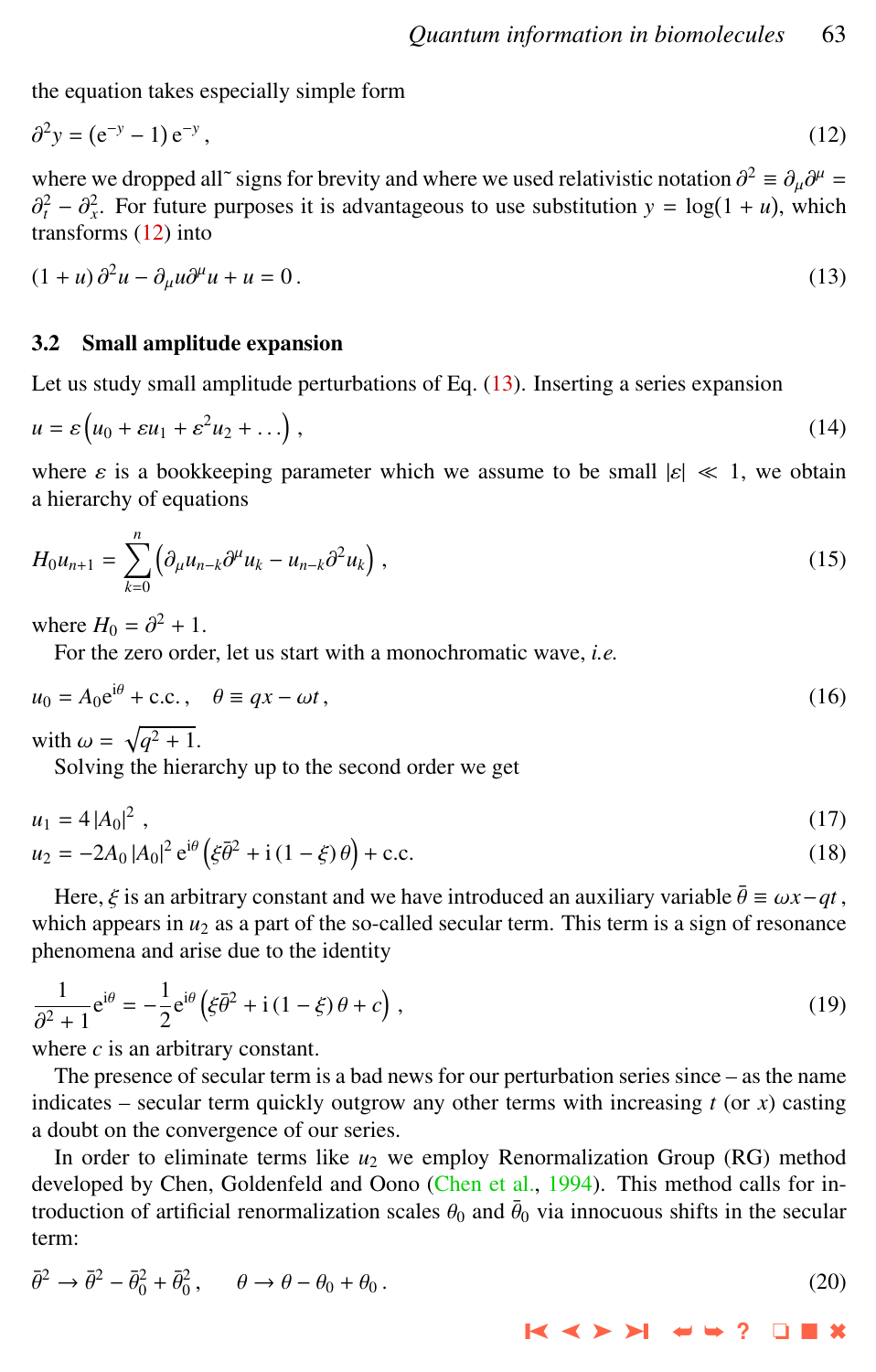# 64 *I. Hubaˇc et al.*

Now we redefine the so-called 'bare' amplitude  $A_0$  in terms of 'dressed' amplitude A in such a way that the dependence on the second instances of  $\theta_0$  and  $\bar{\theta}_0$  disappears:

$$
A_0 = \left(1 + 2\varepsilon^2 |A|^2 \left(\xi \overline{\theta}_0^2 + i\left(1 - \xi\right)\theta_0\right) + O\left(\varepsilon^4\right)\right) A\,,\tag{21}
$$

In other words, the renormalization scales only shows up in the combinations  $\theta - \theta_0$  and  $\bar{\theta}^2 - \bar{\theta}_0^2$ . This is important, since, as we will see, we want to ultimately set  $\theta_0 = \theta$  and  $\bar{\theta}_0 = \bar{\theta}$ .<br>Because the renormalization scales are completely artificial, meaning that the solution does Because the renormalization scales are completely artificial, meaning that the solution does not depend on them, we can make this identification. However, since  $A \equiv A(\theta_0, \bar{\theta}_0)$  can be in<br>principle an arbitrary function of renormalization scales we must enforce the independence principle an arbitrary function of renormalization scales we must enforce the independence of the solution by ensuring that

$$
\frac{\partial u}{\partial \theta_0} = \frac{\partial u}{\partial \bar{\theta}_0} = 0, \quad \forall x, t \,, \tag{22}
$$

holds. These conditions gives us the Renormalization Group Equations (RGE's):

$$
\frac{\partial A}{\partial \theta_0} = -2i\varepsilon^2 a |A|^2 (1 - \xi) + O(\varepsilon^4),\tag{23}
$$

$$
\frac{\partial A}{\partial \bar{\theta}_0} = -2\varepsilon^2 a \ |A|^2 \xi \bar{\theta}_0 + O(\varepsilon^4). \tag{24}
$$

However, solving these equations would give us wrong global behaviour since these are not *slow motion* equations, meaning that the derivatives can get arbitrary large. A proper RGE is therefore a differential consequence of these equations, which is the famous nonlinear Schrödinger (NLS) equation:

$$
i\frac{\partial A}{\partial \theta_0} - \frac{1}{2} \frac{\partial^2 A}{\partial \bar{\theta}_0^2} = 2\varepsilon^2 a |A|^2 + O(\varepsilon^4).
$$
 (25)

Solving NLS equation and plugging it into the expansion we arrive at a single soliton solution in the form

$$
u_R = \frac{u_0}{\cosh\left(\frac{u_0}{\sqrt{2}} \frac{x - V_{EI}}{\sqrt{1 - V_E^2}}\right)} \cos\left(\left(1 - \frac{u_0^2}{4}\right) \frac{t - V_{EX}}{\sqrt{1 - V_E^2}}\right) + \frac{u_0^2}{\cosh^2\left(\frac{u_0}{\sqrt{2}} \frac{x - V_{EI}}{\sqrt{1 - V_E^2}}\right)}.
$$
(26)

Several comments are in order:

*i*) This solution is independent on  $\varepsilon$  due to the fact that it can be rescaled away via scale invariance of NLS; however, the solution is still only valid for small  $u_0$  – the core amplitude of the soliton. This is as it should be since  $\varepsilon$  was only a bookkeeping parameter and not a true parameter of the equation of motion.

*ii*) The parameter *q* has been replaced in favor of the envelope velocity via  $q = V_E / \sqrt{1 - V_E^2}$ .<br> *iii*) This solution has a manifestly I orgatz symmetry structure, *i.e.* it is a boost of a standing *iii)* This solution has a manifestly Lorentz symmetry structure, *i.e.* it is a boost of a standing wave solution with modulated amplitude. This is due to the underlying Lorentz symmetry of the equation of motion even though NLS is not Lorentz invariant.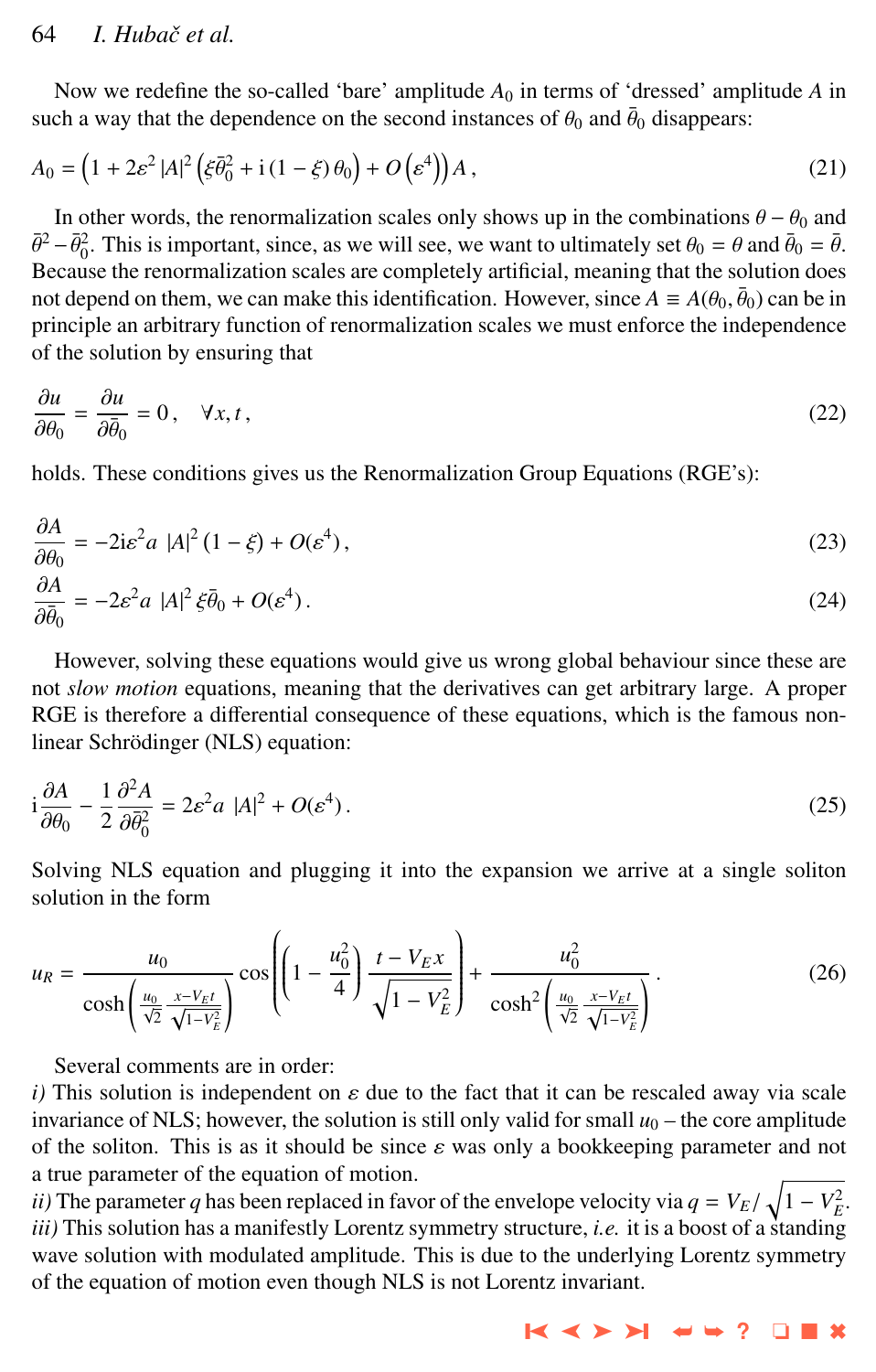*iv*) The width of the soliton is roughly ~  $10\sqrt{2(1 - V_E^2)}/u_0$ , while its core height is  $u_0 + u_0^2$ .<br>Of course, not all values of *u*<sub>0</sub> is physically acceptable. In Zdrawkovic (2011) it is arough Of course, not all values of  $u_0$  is physically acceptable. In [Zdravkovic](#page-16-0)  $(2011)$  it is argued that a typical length of a DNA segment participating in a transcription bubble is between 8 to 17 nucleotides. This translates into a typical width of the soliton between 27 to 58 Å. This means that the width of the soliton (in dimensionless units) is in the range  $6 - 12$ . *v)* The energy of a single soliton (at leading order) is given as (in dimensionful units)

$$
E = 2D \sqrt{\frac{2}{1 - V_E^2}} u_0 + O\left(u_0^2\right),\tag{27}
$$

which is again fully consistent with special relativity, making the solitons rest mass to be  $\sqrt{2}Du_0$ .

#### 3.3 Scattering of solitons in the continuous PB model

In this subsection, we broadly outline key features of soliton scattering in continuous PB model. At least qualitatively, findings presented here should be the same to that of discrete PB model for reasons which we outline below.

In the continuous PB model the interesting thing about scattering of solitons is its mundaneness. We have performed numerous numerical simulations where initially well-separated solitons of various sizes (parametrized by  $u_0$ ) are sent against each other with various speeds (controlled by  $V_E$ ). From these studies it became clear that solitons interact with each other only minimally and after they pass through each other they rapidly regain their original shapes. The only impact of the interaction is a slight phase shift and delay compared with completely noninteracting solitons, as can be seen on Figure [3.](#page-11-0) Furthermore, these differences are less and less pronounced as the velocity increases due to the fact that for larger velocities the effective interaction time between the solitons becomes smaller.

This behaviour is paramount to scattering of solitons in integrable theories. As it is well known, NLS equation can be solved via the inverse scattering method [\(Zakharov and](#page-16-0) [Shabat,](#page-16-0) [1972\)](#page-16-0). The implication is that NLS equation is an integrable theory and soliton scattering has the features which makes solitons solitons, *i.e.* rapid shape recovery with only a phase shift gained through the interaction. On the other hand, in a generic, nonintegrable model with solitons, we typically observe a wealth of interesting associated phenomena, such as soliton bouncing, formation of bound states and others (for details see a recent paper on collisions solitons in the Montonen-Sarker-Trullinger-Bishop (MSTB) model [\(Izquierdo,](#page-15-0) [2017\)](#page-15-0) and references therein).

Our observations in the continuous PB model can be therefore explained as a result of an *approximate integrability* for small amplitudes, which is inherited from NLS. Since the solitons in discrete PB model are also governed by NLS equation we can thus claim that the same should be (and indeed is) observed in the discrete PB model.

Here, we are interested in assessing whether collision of solitons can lead to a substantial squeezing of DNA strands. To this end we will focus only on the case where the colliding solitons are of the same size and starts with the same phase, so that their internal oscillations positively interfere at the point of collision. Further, we explore the collisions for various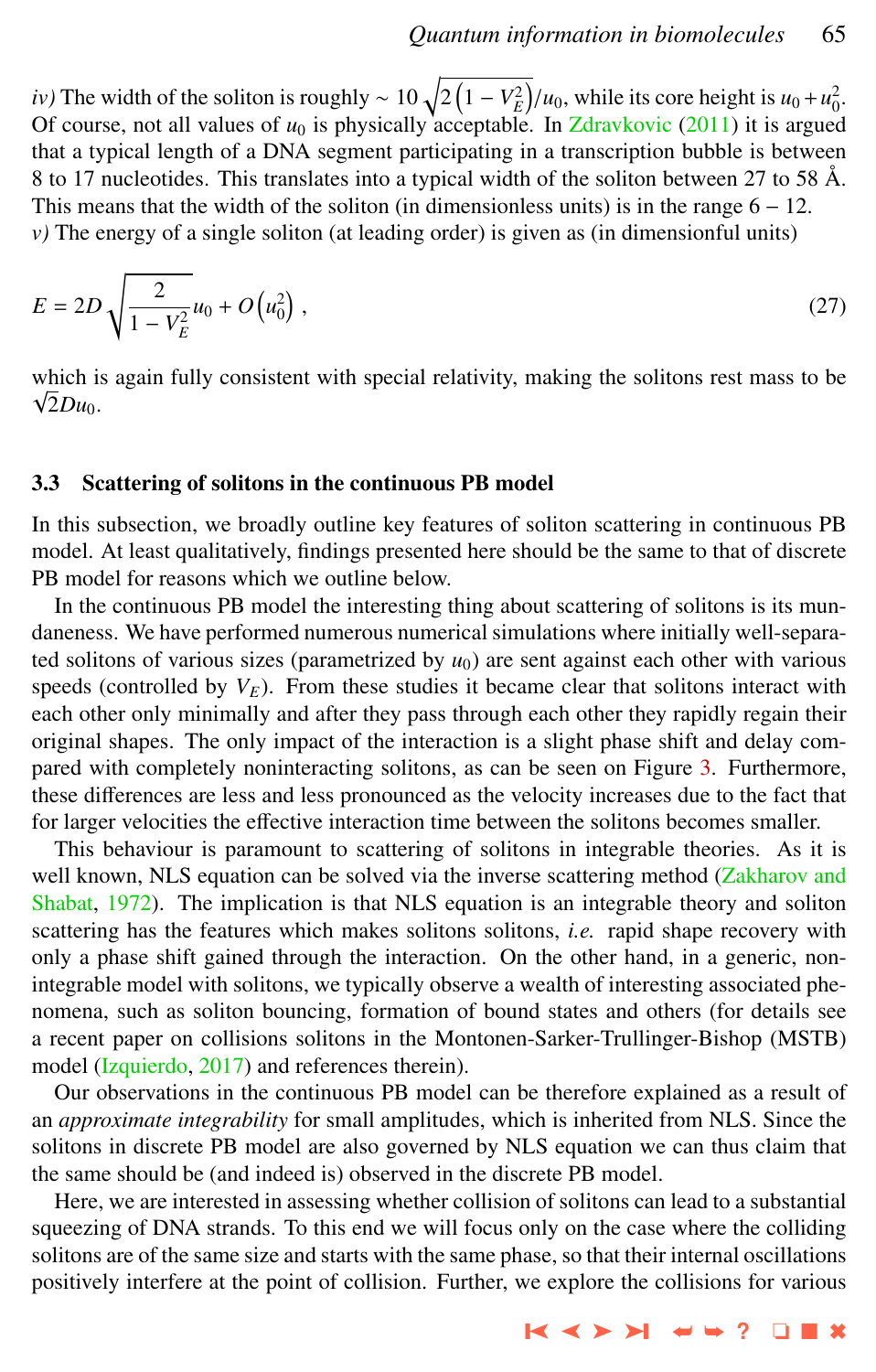<span id="page-11-0"></span>

Figure 3. A typical outcome of soliton scattering where two well-separated but otherwise identical solitons are sent against each other with velocity  $V<sub>E</sub>$ . Compared with noninteracting solitons (yellow dashed line and green dotted line) we see that the only marks of interaction are slight time delay.

sizes  $u_0$  and envelope velocities  $V_E$  in order to pinpoint the best circumstances for the most negative values of *y*.

The results are sumarized in Figure [4.](#page-12-0) There, we show minimal values  $y_{min} \equiv Min[y(0, t)]$ which the field reaches when the solitons collides. We show the results for initial sizes  $u_0 = \{0, 1, 0.2, 0.3, 0.4\}$  and for various velocities  $V_F$ .

A minimal value of *y* for a single soliton is  $\frac{1}{\sqrt{2}a} \log(1 - u_0 + u_0^2) + O(u_0^3)$ . Therefore we expect that for two roughly non-interacting overlapping solitons the *theoretical* minimum is twice as low. Indeed, if  $u_0 = 0.1$  this theoretical minimum is  $\approx -0.11$  Å which is almost reached for  $V_E = 0.75$  and above. This is due to the fact that for larger velocities, the time for non-linear effects of PB model to kick in is smaller and solitons behaviour is more in accordance with the above expectations. As we increase the size, however, two effects grow in importance. First, the approximate initial solitonic solution becomes more unreliable and deformations start to develop even before the collision. Typically, the solitonic wave tend to settle into more accurate shape (described by higher-order corrections to the approximate solution) and, in the process, emit small waves. Second, as the field probes the negative half of the Morse potential it feels more of the exponential suppression to the negative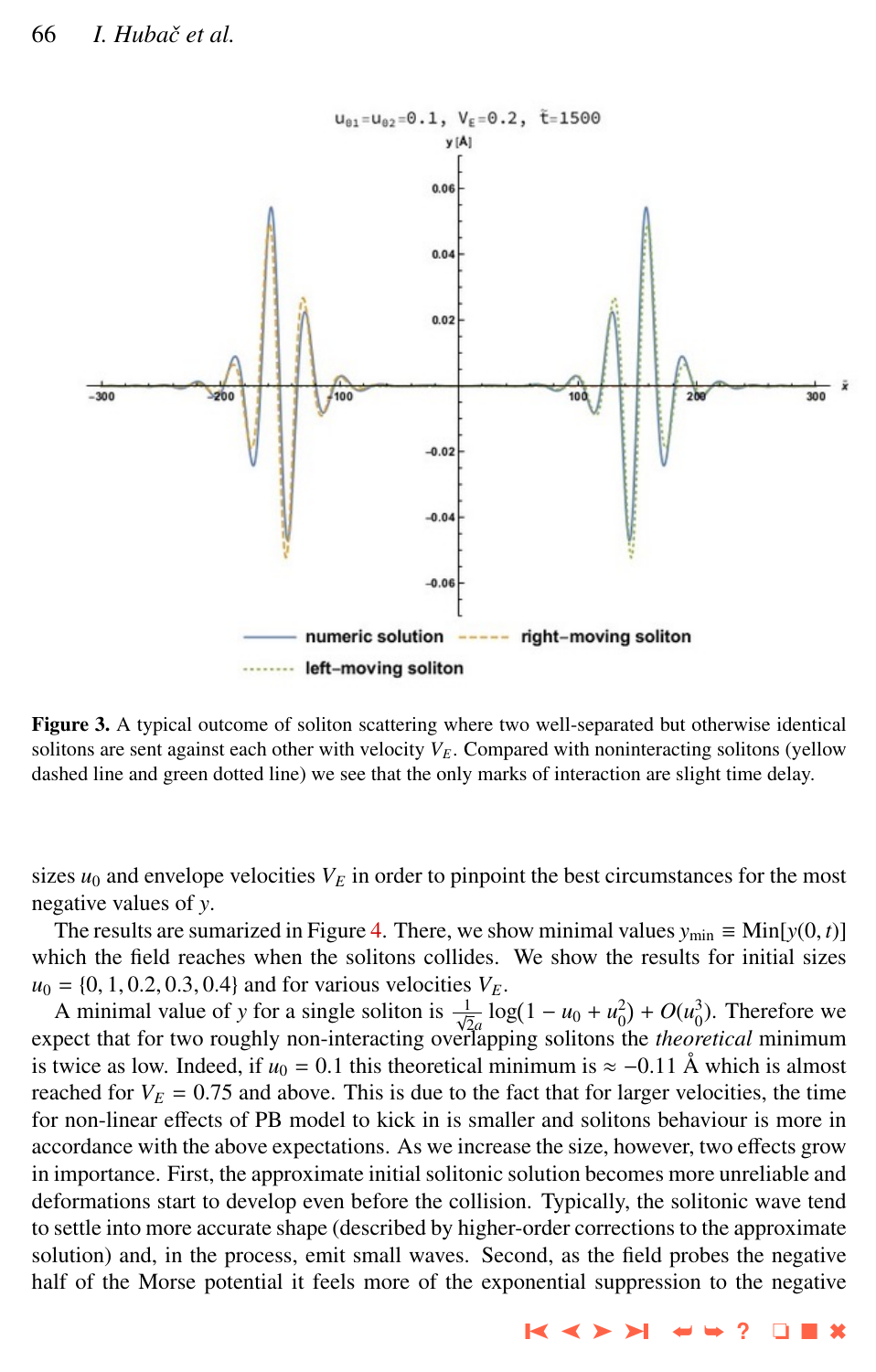<span id="page-12-0"></span>

**Figure 4.** Minimal values of the field  $y_{min}$  ≡ Min[ $y(0, t)$ ] attained at the time of collision between equal solitons for various sizes  $u_0$  and velocities  $V_F$ .

deviations compared with only polynomial suppression for positive deviations. Therefore, for higher  $u_0$  solitons cannot attain even their theoretical minima. These expectations are fully manifested in Figure 4 as, for example, for  $u_0 = 0.4$  the observed minimum  $y_{min}$  never approaches theoretical one  $\approx$  -0.323 Å even at high velocities.

Our findings suggest that local squeezing of DNA strands is propagated by solitons and can be enhanced via soliton collisions. However, let us stress that we are talking about very small depressions, *e.g.*  $|y| \leq 0.3$ Å. We were not able to find larger depressions within the limitations of our approach. Nevertheless, it is quite possible that even a mild squeezing of DNA strands can influence the distance of minima of the double-well potential for hydrogen bonds sufficient to cause decoherence of associated Majorana fermions or to trigger braiding. To quantify this precisely is, however, far outside the scope of this work.

Furthermore, there are additional reasons to mistrust the picture of events we are painting here when deformations get larger. For instance, we have completely neglected rotational degrees of freedom. It is easy to imagine, that trying to squeeze DNA strands would at some point just result in rotation of the bases or slight twisting/untwisting of the double helix and would not manifest in reducing their distance. Another matter, which we completely neglect here, and which can heavily impact the dynamics of solitons is viscosity. It is clear, that viscosity would play a major role in the motion and lifetime of solitons, perhaps rendering soliton collisions untenable. Again, this is outside the scope of our study and we recommend the paper by Manghi and Destainville [\(Manghi and Destainville,](#page-15-0) [2015b\)](#page-15-0), where the impact of viscosity on mechanical models of DNA are summarized. Let us, however,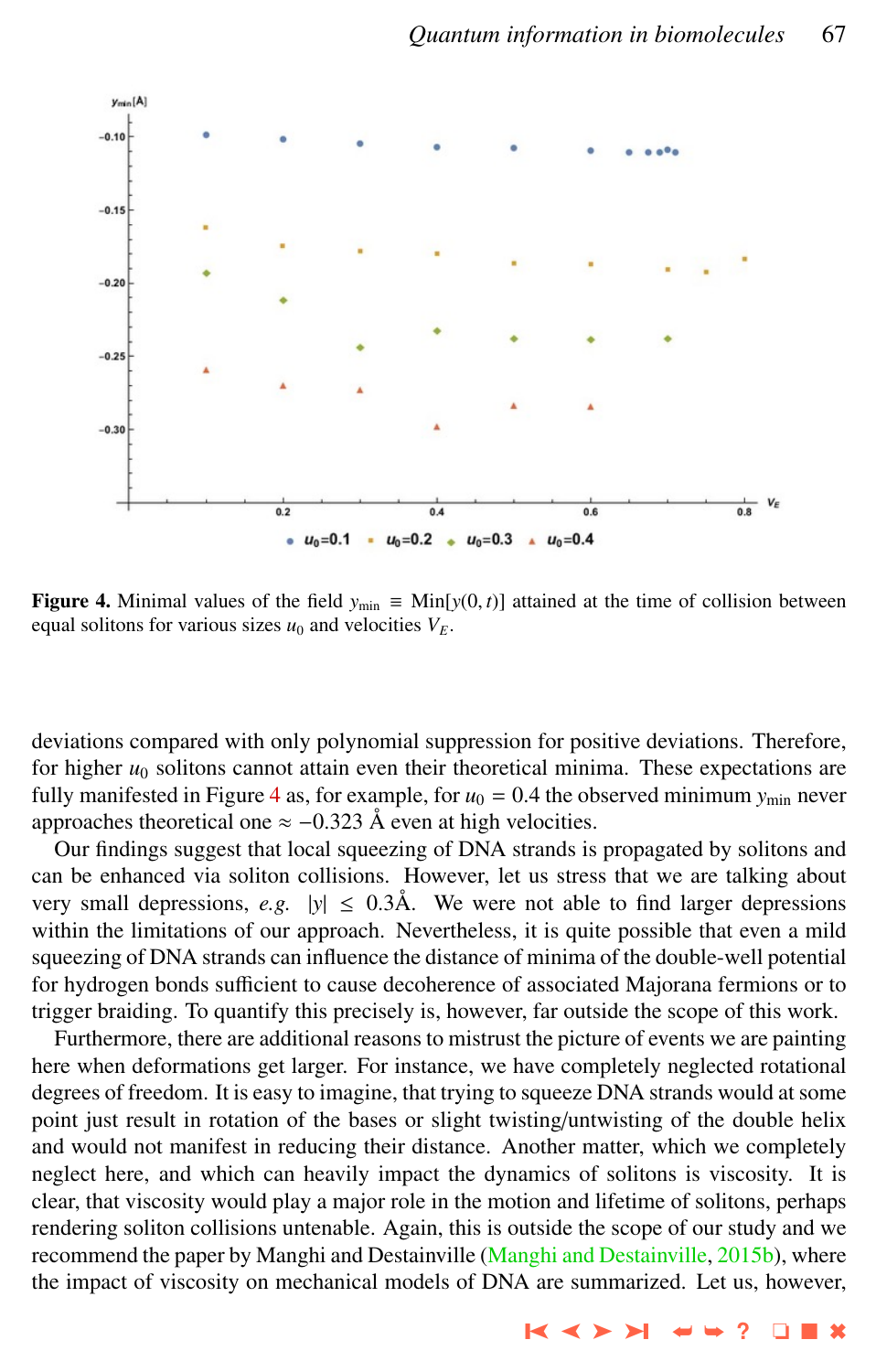say that for the small amplitudes to which our study is confined, it is quite plausible that the damped motion of sugar-phosphate backbone of DNA would not play as a significant role on small deformations of hydrogen bonds we are interested in.

## 4 CONCLUDING REMARKS

In this article, we have developed further our ideas about quantum information in biomolecules. These ideas are based on the observation that the hydrogen bonds in the DNA molecule are strongly delocalized systems characterized by double well potential. If this double well potential is described by the non-adiabatic Hamiltonian, fermion quasiparticles are obtained which we can identified with Majorana fermions. This result then allows us to introduce qubits. We found similarities between this fermion quasiparticles and Majorana quasiparticles. Both are emergent quasiparticles and are delocalized. Our idea is also supported by the fact that proton tunelling was not found. This is due to the effect of delocalization and coupling of electrons and vibrations (phonons). The two hydrogen bonds associated with the base pairs A-T or T-A represent one qubit and the three hydrogen bonds associated with C-G or G-C represent entangled states. In this way, we can introduce quantum information and quantum entropy.

It is expected that solitons play a role in the transcription and replication of DNA. We have, therefore, studied the effects of solitons on our model. Specifically, we have used the Peyrard and Bishop model of DNA. Solitons may be critical for quantum information, in particular, with regard to the braiding of qubits on the hydrogen bonds. Solitons can play a role in decoherence of delocalized Majorana fermions. We note that decoherence on a double well potential was demonstrated in the recent work of Marais *et al.* [\(Marais](#page-15-0) [et al.,](#page-15-0) [2018\)](#page-15-0) (see their Figure 2). These effects may be important for quantum computation. We also studied solitons in DNA for their capacity of promoting local openings, *i.e.* denaturation bubbles. Our results are presented in Figures [3](#page-11-0) and [4.](#page-12-0)

The solitons in the PB model are natural candidates for agents of quantum computation on DNA molecule because they are coherent, extended and stable wave patterns where energy is concentrated. Here, we have shown that during their collisions the strands of DNA do become closer compared with the isolated soliton if only for a brief time. If sufficiently large solitons participate in collision, the negative deviation can reach values such that braiding or decoherence of qubits on the hydrogen bonds may take place. As we have already mentioned, we have kept our analysis in the present work at the most basic level as a proof-of-concept.

Building on the emerging consensus that information is a key property of the life phenomenon, we have continued to develop our suggestion that quantum information has a role in biomolecules and, in particular, in DNA.

#### ACKNOWLEDGEMENTS

This work was supported by the Albert Einstein Centre for Gravitation and Astrophysics financed by the Czech Science Agency Grant No. 14-37086G (F.B.) and by the program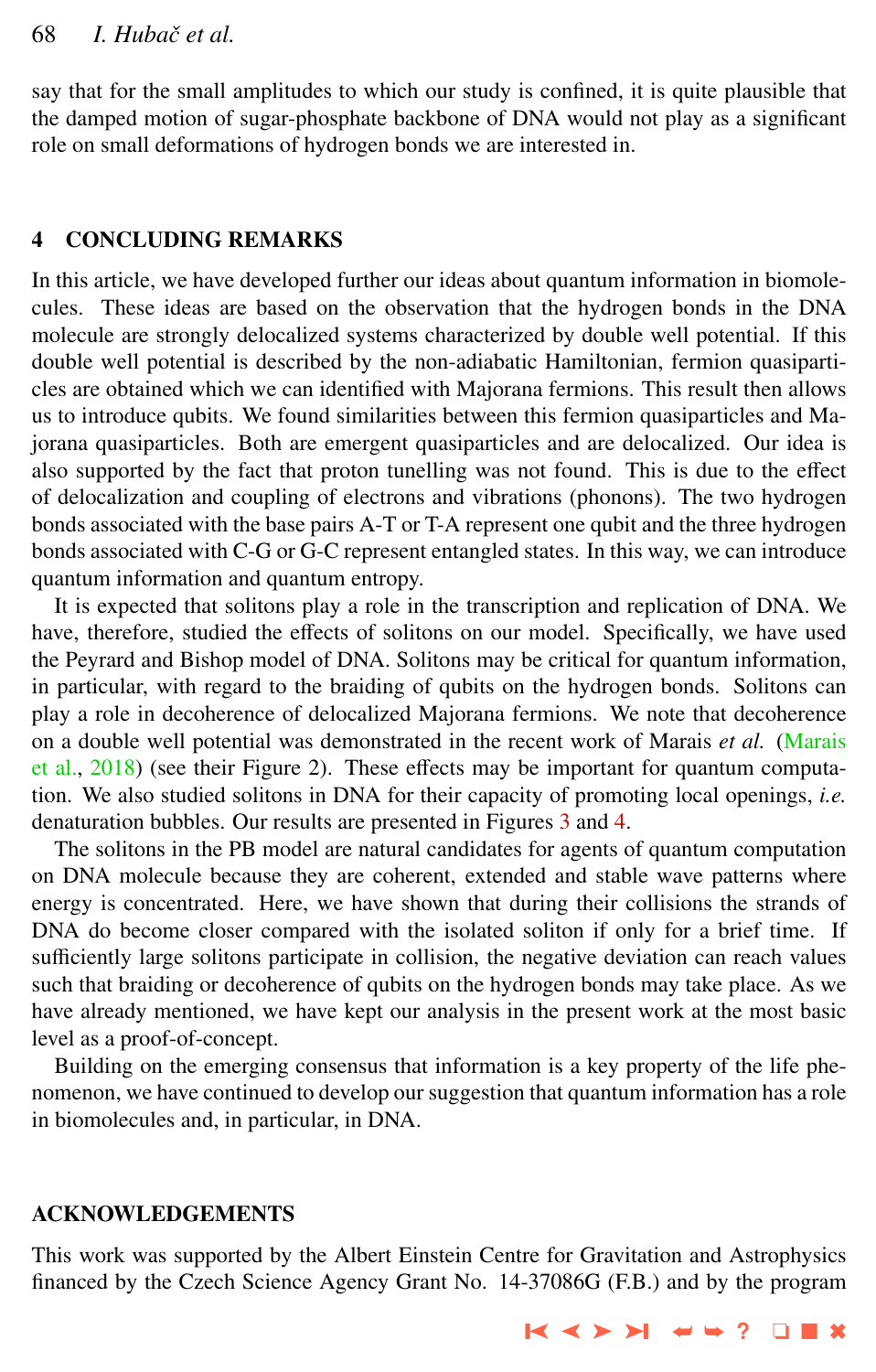<span id="page-14-0"></span>of Czech Ministry of Education Youth and Sports INTER-EXCELLENCE Grant number LTT17018 (F.B.).

#### **REFERENCES**

- Alicea, J. (2012), New directions in the pursuit of majorana fermions in solid state systems, *Reports on progress in physics. Physical Society (Great Britain)*, 75, p. 076501.
- Benner, S. (2010), Defining life, *Astrobiology*, 10, pp. 1021–30.
- Bunkov, Y. and Gazizulin, R. (2015), Majorana fermions: Direct observation in 3he.
- Chen, L.-Y., Goldenfeld, N. and Oono, Y. (1994), Renormalization group theory for global asymptotic analysis, *Physical Review Letters*, 74.
- Cleland, C. and Chyba, C. (2002), Defining 'life'., *Origins of life and evolution of the biosphere : the journal of the International Society for the Study of the Origin of Life*, 32, pp. 387–93.
- Das, A., Ronen, Y., Most, Y., Oreg, Y., Heiblum, M. and Shtrikman, H. (2012), Zero-bias peaks and splitting in an al-inas nanowire topological superconductor as a signature of majorana fermions, *Nature Physics*, 8, pp. 887–895.
- Davies, P. (2005), A quantum recipe for life, *Nature*, 437, p. 819.
- Davies, P. (2019), *The Demon in the Machine: How Hidden Webs of Information Are Solving the Mystery of Life*, ISBN 9780226669700.
- Davies, P. and Walker, S. (2016), The hidden simplicity of biology, *Reports on progress in physics. Physical Society (Great Britain)*, 79, p. 102601.
- Deng, M., Yu, C., Huang, G.-Y., Larsson, M., Caroff, P. and Xu, H. (2012), Anomalous zero-bias conductance peak in a nb-insb nanowire-nb hybrid device, *Nano letters*, 12.
- Dirac, P. A. M. and Fowler, R. H. (1928), The quantum theory of the electron, *Proceedings of the Royal Society of London. Series A, Containing Papers of a Mathematical and Physical Character*, 117(778), pp. 610–624, arXiv: [https://royalsocietypublishing.org/doi/](http://www.arxiv.org/abs/https://royalsocietypublishing.org/doi/pdf/10.1098/rspa.1928.0023) [pdf/10.1098/rspa.1928.0023](http://www.arxiv.org/abs/https://royalsocietypublishing.org/doi/pdf/10.1098/rspa.1928.0023), URL [https://royalsocietypublishing.org/doi/abs/](https://royalsocietypublishing.org/doi/abs/10.1098/rspa.1928.0023) [10.1098/rspa.1928.0023](https://royalsocietypublishing.org/doi/abs/10.1098/rspa.1928.0023).
- Elliott, S. and Franz, M. (2014), Colloquium: Majorana fermions in nuclear, particle and solid-state physics, *Reviews of Modern Physics*, 87.
- Englander, W., Kallenbach, N., Heeger, A., Krumhansl, J. and Litwin, S. (1980), Soliton-like states for opening in polynucleotide double helices, *Ferroelectrics*, 30, pp. 167–167.
- Esposito, S. (2014), *The physics of ettore majorana: Phenomenological, theoretical, and mathematical*.
- Finck, A., Van Harlingen, D., Katal Mohseni, P., Jung, K. and Li, X. (2012), Anomalous modulation of a zero-bias peak in a hybrid nanowire-superconductor device, *Physical Review Letters*, 110.
- Franz, M. (2013), Majorana fermions: The race continues.
- Godbeer, A., Al-Khalili, J. and Stevenson, P. (2015), Modelling proton tunnelling in the adenine–thymine base pair, *Physical chemistry chemical physics : PCCP*, 17.
- Hazen, R., Griffin, P., Carothers, J. and Szostak, J. (2007), Functional information and the emergence of biocomplexity, *Proceedings of the National Academy of Sciences*, 104, pp. 8574–8581.
- Hubač, Svec and Wilson (2017), Quantum entanglement and quantum information in biological systems (dna), *Proceedings of RAGtime17-19: Workshops on black holes and neutron stars*.
- Hubač, I. and Svrček, M. (1988), The quasiparticle concept in vibrational–electronic problems in molecules. i. partitioning of the vibrational–electronic hamiltonian, *International Journal of Quantum Chemistry*, 33.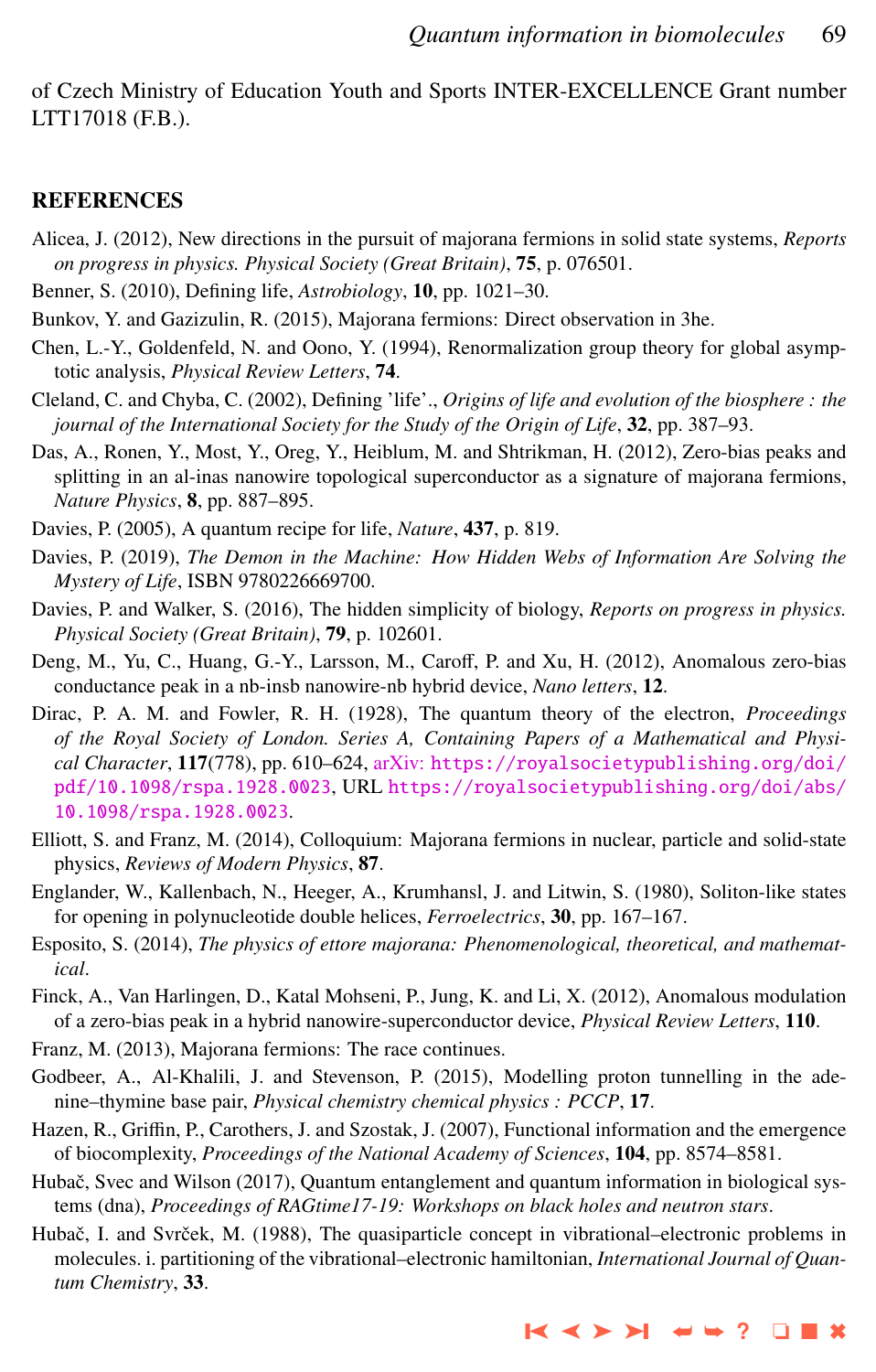- <span id="page-15-0"></span>Hubač, I. and Svrček, M. (1992a), Many-Body Perturbation Theory for Vibrational Electronic Molec*ular Hamiltonian*, volume 293, pp. 471–512.
- Hubač, I. and Svrček, M. (1992b), The Many-Body Perturbation Theory of the Vibrational-Electronic *Problem in Molecules*, volume 293, pp. 471–512.
- Hubač, I. and Wilson, S. (2008), *The Non-Adiabatic Molecular Hamiltonian: A Derivation Using Quasiparticle Canonical Transformations*, pp. 403–428, ISBN 978-1-4020-8706-6.
- Izquierdo, A. (2017), Reflection, transmutation, annihilation and resonance in two-component kink collisions, *Physical Review D*, 97.
- Jim Al-Khalili, J. M. (2016), Life on the edge: The coming of age of quantum biology.
- Kitaev, A. (2007), Unpaired majorana fermions in quantum wires, *Physics-Uspekhi*, 44, p. 131.
- Knez, I., Du, R.-R. and Sullivan, G. (2012), Andreev reflection of helical edge modes in inas/gasb quantum spin hall insulator, *Physical review letters*, 109, p. 186603.
- Küppers, B.-O. (1990), *Information and the Origin of Life*.
- Leijnse, M. and Flensberg, K. (2012), Introduction to topological superconductivity and majorana fermions, *Semiconductor Science and Technology*, 27.
- Löwdin, P.-O. (1963), Quantum genetics and the aperiodic solid, *Advances in quantum chemistry*, 2.
- Majorana, E. (1937), Teoria simmetrica dell'elettrone e del positrone, *Il Nuovo Cimento*, 14, pp. 171–184.
- Manghi, M. and Destainville, N. (2015a), Physics of base-pairing dynamics in dna, *Physics Reports*, 631.
- Manghi, M. and Destainville, N. (2015b), Physics of base-pairing dynamics in dna, *Physics Reports*, 631.
- Marais, A., Adams, B., Ringsmuth, A., Ferretti, M., Gruber, J., Hendrikx, R., Schuld, M., Smith, S., Sinayskiy, I., Krüger, T., Petruccione, F. and van Grondelle, R. (2018), The future of quantum biology, 15, p. 20180640.
- McKenzie, R. (2014), A diabatic state model for double proton transfer in hydrogen bonded complexes, *The Journal of chemical physics*, 141.
- Nadj-Perge, S., Drozdov, I., Li, J., Chen, H., Jeon, S., Seo, J., Macdonald, A., Bernevig, B. and Yazdani, A. (2014), Topological matter. observation of majorana fermions in ferromagnetic atomic chains on a superconductor, *Science (New York, N.Y.)*, 31, p. 602.
- Nurse, P. (2008), Life, logic and information, *Nature*, 454, pp. 424–6.
- Peyrard, M. and Bishop, A. (1989), Statistical mechanics of a nonlinear model for dna denaturation, *Physical review letters*, 62, pp. 2755–2758.
- Prossr, A. (2012), *What is Life?: How Chemistry Becomes Biology*, Oxford Landmark Science.
- Robinson, N., Altland, A., Egger, R., Gergs, N., Li, W., Schuricht, D., Tsvelik, A., Weichselbaum, A. and Konik, R. (2019), Nontopological majorana zero modes in inhomogeneous spin ladders, *Physical Review Letters*, 122.
- Rokhinson, L., Liu, X. and Furdyna, J. (2012), The fractional a.c. josephson effect in a semiconductor-superconductor nanowire as a signature of majorana particles, *Nature Physics*, 8, pp. 795–799.
- Scheurer, M. and Shnirman, A. (2013), Non-adiabatic processes in majorana qubit systems, *Physical Review B*, 88.
- Schrödinger, E. (1944), *What is Life? The Physical Aspect of the Living Cell*, Cambridge University Press.
- Szathmáry, E. (1989), The integration of the earliest genetic information, *Trends in ecology & evolution*, 4, pp. 200–4.